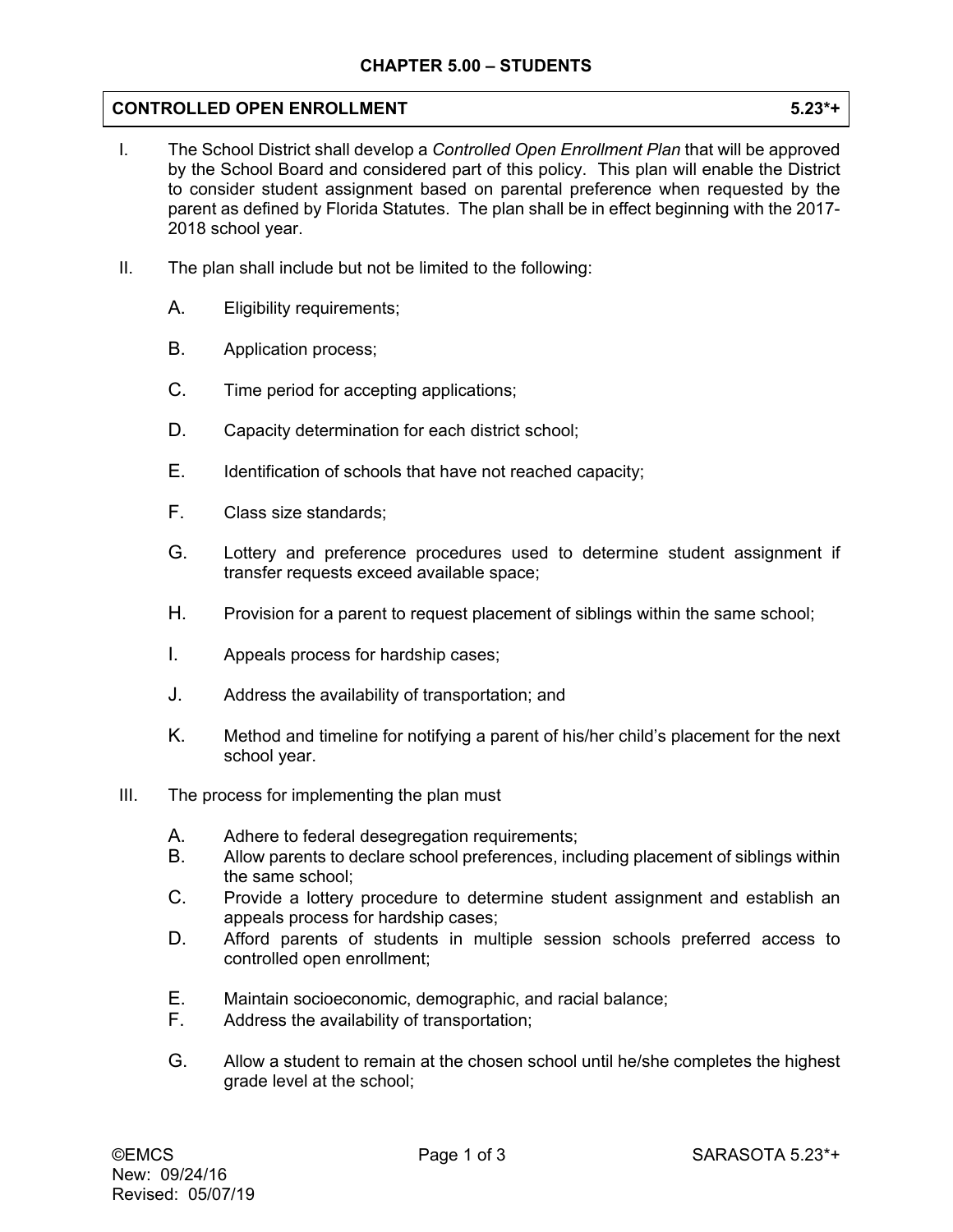## **CHAPTER 5.00 – STUDENTS**

- H. Identify schools that have not reached capacity, as determined by the District; and
- I. Maintain existing academic eligibility criteria for public school choice programs.
- IV. Students residing in the District, including charter school students, shall not be displaced by a student from another district who is seeking enrollment through the open enrollment provisions, nor shall a student residing within a school's attendance boundaries (their districted school) be displaced by a student residing outside that attendance boundary.
- V. Preferential treatment shall be provided to
	- A. Dependent children of active duty military personnel whose move resulted from military orders;
	- B. Children who have been relocated due to foster care placement in a different school zone;
	- C. Children who move due to a court-ordered change in custody as a result of separation or divorce;
	- D. Children who move due to the serious illness or death of a custodial parent;
	- E. Students residing in the District; and
	- F. Students in other situations as determined by the District and outlined in the *Controlled Open Enrollment Plan* which merit a placement preference.
- VI. The *Controlled Open Enrollment Plan* shall be available on the District website.
- VII. The process for participating in controlled open enrollment shall be posted on the District website with a list of schools that have not reached capacity, the application for participation, and the deadline for submitting the request to participate in controlled open enrollment.
- VIII. The District shall report the number of students participating in public school choice by type as required by the Department of Education.
- IX. The *Controlled Open Enrollment Plan* and the process for implementing the plan shall be reviewed annually by the Superintendent or designee. If the plan is materially revised or if substantive changes are necessary, the Superintendent shall present the plan and recommended changes to the School Board for consideration.